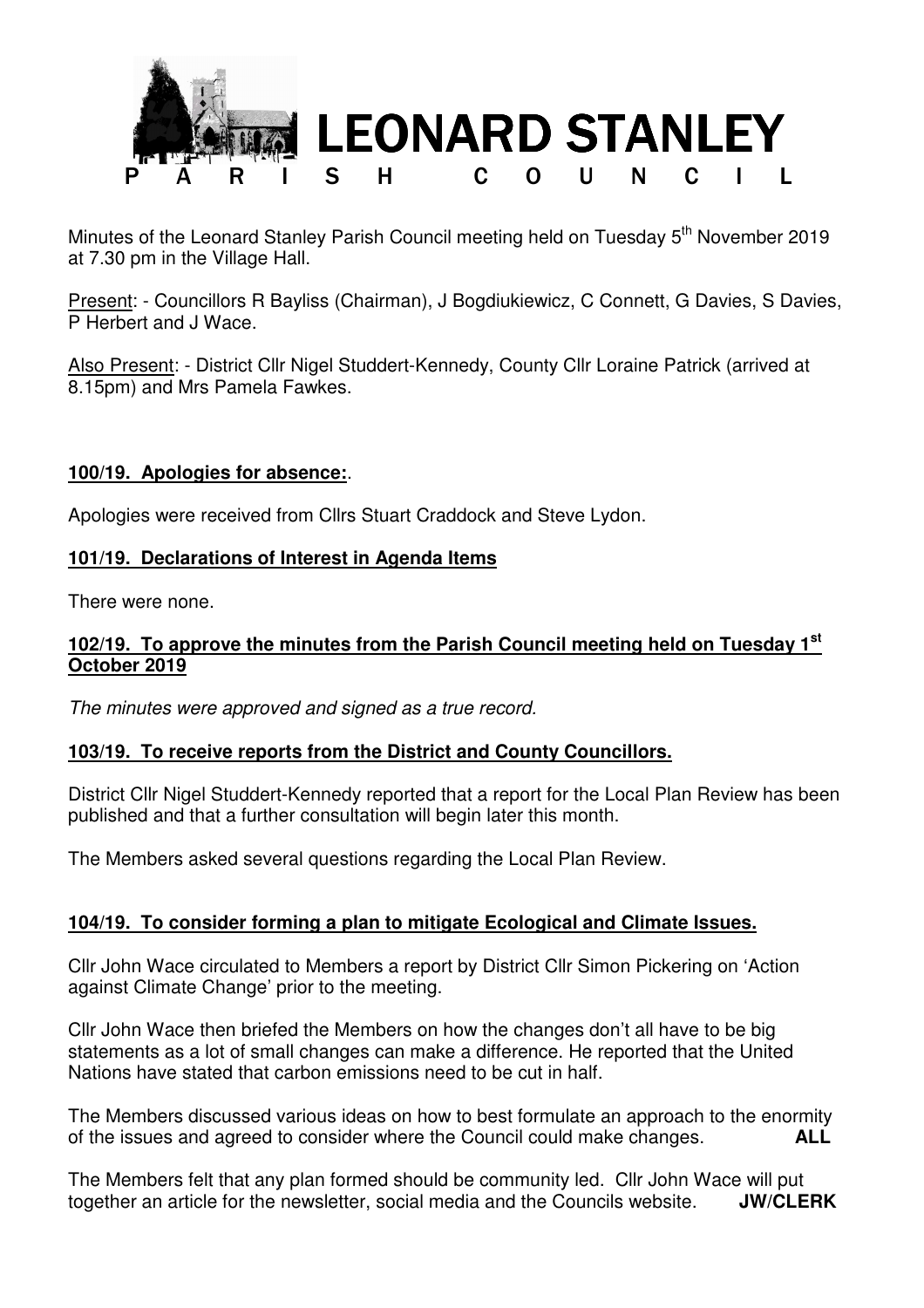# **105/19. To receive an update on the Pavilion Project**

Cllr Rob Bayliss reported on a further meeting held with the Technical Adviser for the Football Foundation, the development manager for the Football Association and representatives of the Football Club. The feedback from the meeting was positive and the Football Foundation indicated that they would be supportive of a grant application of up to £100,000. Cllr Rob Bayliss stated that further funding would be required to complete the project and he would be attending training on 'bidding for funds'.

### **106/19. To receive an update on the surfacing issues outside the Village Hall.**

County Cllr Loraine Patrick reported that an explorative dig has taken place and the ground has been found to be clay that is retaining water. Highways will dig this out, install drainage before resurfacing.

## **107/19. To receive an update on the War Memorial Triangle Project.**

Cllr John Wace reported that he is near completion but changes can be made if necessary.

The Members were positive in their feedback and thanked Cllr John Wace for all his work.

### **108/19. Financial Issues**

# **i) To authorise payments in accordance with the RFO Report**

| Summary of expenditure for November 2019:- |                       |
|--------------------------------------------|-----------------------|
| <b>Description</b>                         | <b>Total Paid Out</b> |
| Administration                             | £1498.72              |
| <b>Playing Fields</b>                      | £ 230.00              |
| Village Maintenance                        | £796.34               |

The Council has the power to spend under the 'General Power of Competence.' The Council approved the accounts for payment*.* 

**Total Payments £2525.06**

### **109/19. Planning**

### **i) To consider plans received**

S.19/2190/HHOLD 16 Brockley Road Rear single storey extension to replace existing.

The Council agreed to make 'no comment'.

# **ii) To receive a progress report from the Clerk on applications already responded to:-**

S.19/1607/HHOLD 74 MANKLEY ROAD.

Repair of air type PRC house. Change of external material- concrete panels to brickwork.<br>Permitted. **Permitted.** 

S.19/1868/LBC YEW TREE HOUSE, Church Road Demolish the front 3rd of the garage and reinstate double doors. **Pending.**